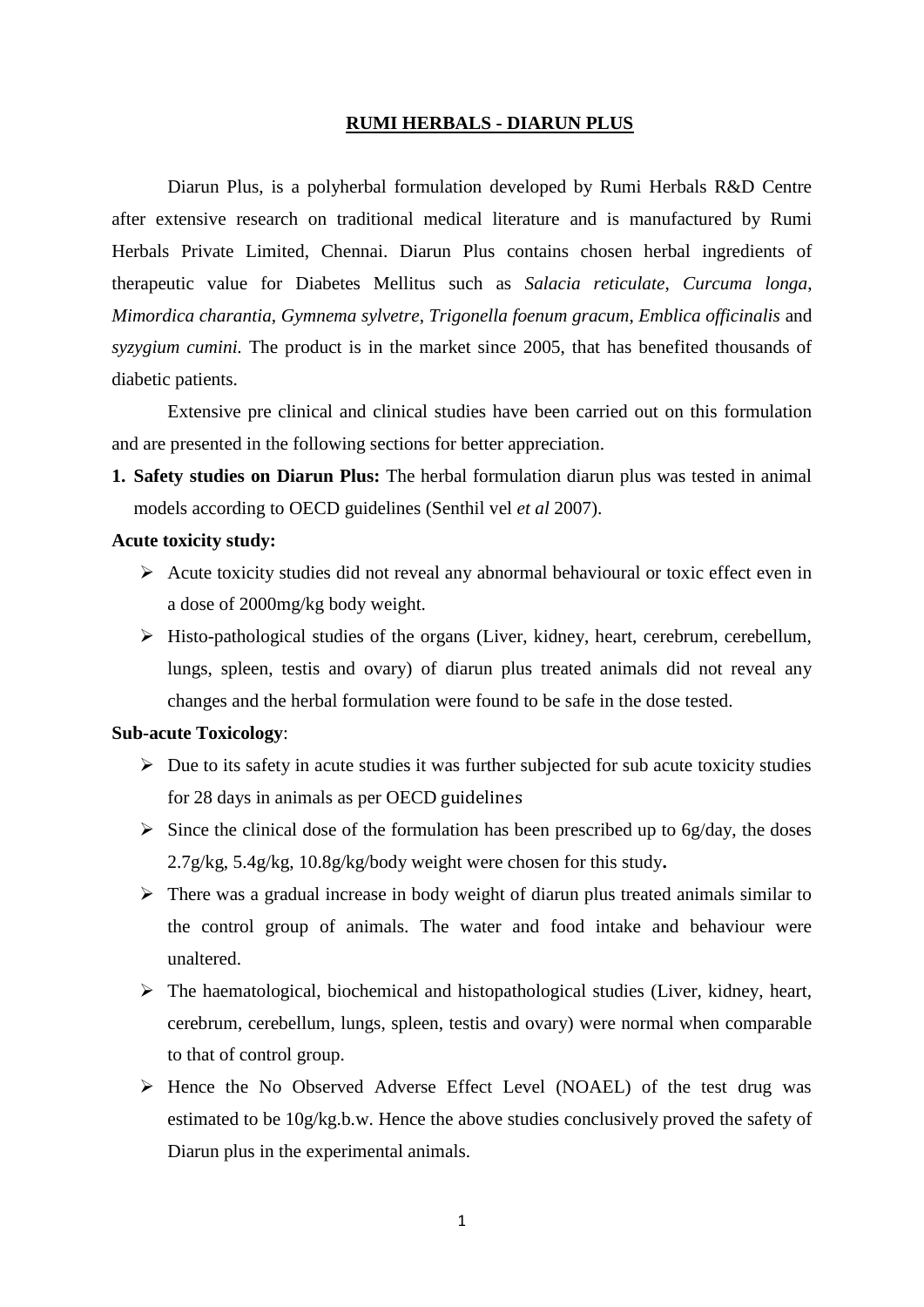## **2. Tests for contamination:**

- A major concern for the use of herbal preparations is contamination with heavy metals, pesticides and microbes.
- Diarun Plus has been subjected to intense scrutiny and found to be free from above contaminants.
- This observation further strengthens the recommendation for regular use in humans.

# **3. Investigations on mechanism of action (in-vitro studies):**

- $\checkmark$  Apart from the deficiency and resistance to insulin action several other mechanisms like free radical damage of beta-cells of islet of Langherhans have been proposed for the development of diabetes mellitus.
- $\checkmark$  Another new approach in the treatment of diabetes mellitus targets the enzyme alpha glucosidase. This enzyme decreases the availability of glucose for absorption from the intestine.
- $\checkmark$  The above possibilities have been investigated for the formulation diarun plus as well as for the individual herbs present in the formulation.

## **3a. Alpha glucosidase inhibition:**

 A potent inhibition of alpha glucosidase activity was evident for diarun plus and its constituents in the in-vitro assays. This observation indicates that alpha glucosidase inhibition may be one of the important mode of action of diarun plus

**3b.Free radical scavenging/Antioxidant effect:** Several parameters that reveal the antioxidant efficacy of a compound have been studied with diarun plus. Even in a very low concentration(15microgram/ml),diarun plus markedly inhibited nitric oxide free radical generation to about 91% and DPPH free radical to about 86%. In higher concentrations diarun plus was able to inhibit lipid peroxidation by 80%. Further, the total antioxidant activity of diarun plus was nearly 30% to that of vitamin-E and 20% to that of vitamin C

| S.NO           | Antioxidant activity       |                          | Concentration   % of Free radical inhibition |  |  |
|----------------|----------------------------|--------------------------|----------------------------------------------|--|--|
|                | Lipid Peroxidation         | $600\mu\text{g/ml}$      | 80                                           |  |  |
|                | Nitric oxide scavenging    | $15\mu g/ml$             | 91                                           |  |  |
|                | <b>DPPH</b>                | $15\mu g/ml$             | 86                                           |  |  |
| $\overline{4}$ | Total antioxidant capacity | 30% to that of vitamin-E |                                              |  |  |
|                | Total antioxidant capacity | 20% to that of vitamin C |                                              |  |  |

The protection of beta cells of islets Langerhans against free radical damage by diarun plus may help in restoration of insulin secreting capacity of beta cells.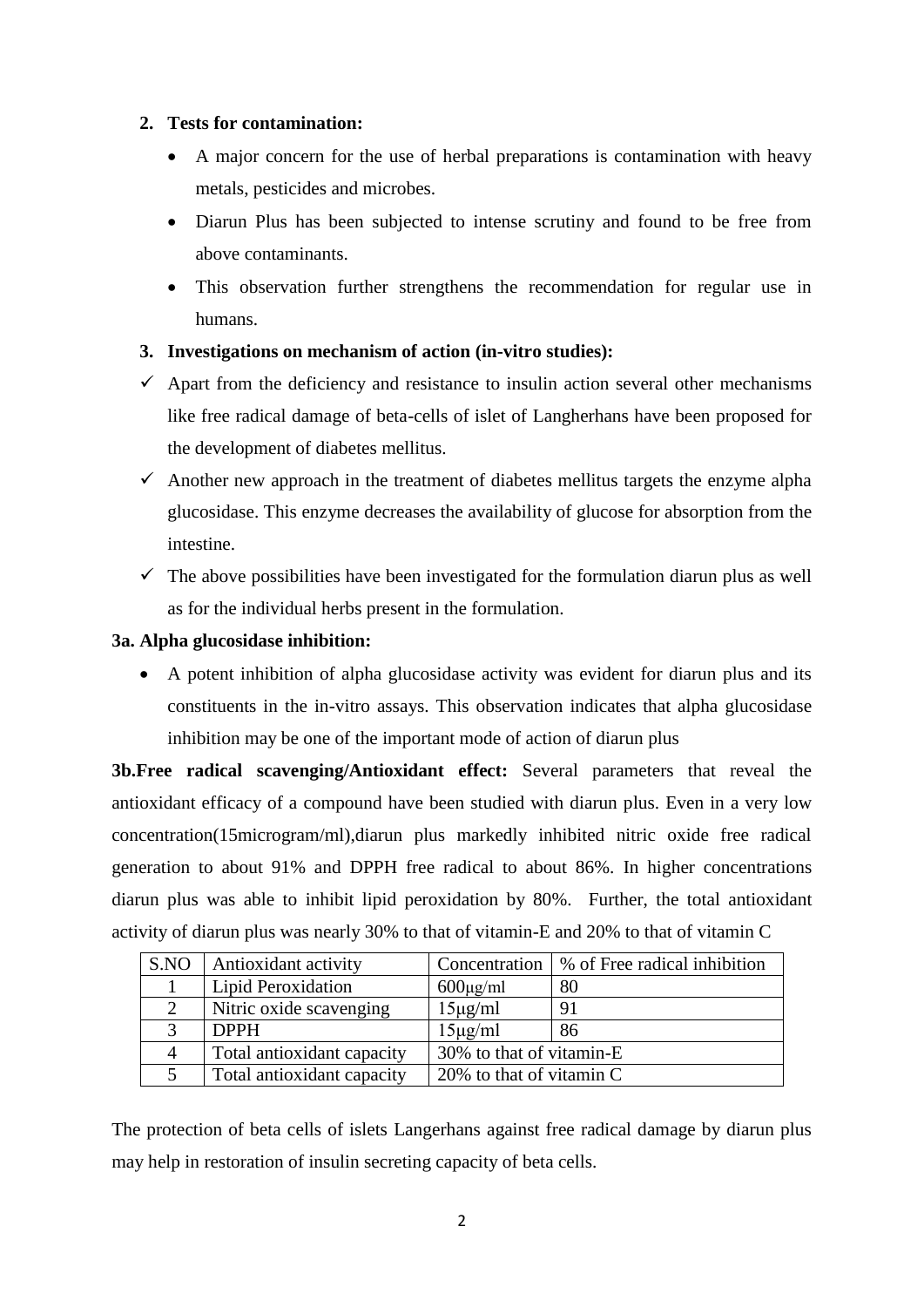**4a.***Effect of diarun plus on experimental animals:Non diabetic animals:*Diarunplus administration had the ability to restore normal euglycemic status in situations of extreme variation in blood sugar level.

In animals which are rendered hyperglycaemic by exogenous dextrose administration or made hypo glycemic by swim stress, drastic variation in blood glucose level was not observed when pretreated with diarun plus

This observation suggests that sudden fall in blood glucose (Hypoglycemia) may not be a consequence of diarun plus administration.

4**b.***Effect of diarunplus on diabetic animals: Streptozotocin(STZ) induced diabetic animals:*  The elevated hyperglycemic status in streptozotocin animals was attenuated to 28% in animals which received diarun plus alone.

However when diarun plus was co administered with half the maintenance dose of insulin (1 IU/wk), near euglycemic status (comparable with insulin, 2 IU/wk received groups) was achieved.

| S.NO | $Group \mid$ | <b>Treatment Regimen</b> | Initial B.S level mg $%$ | Final B.S level mg % |
|------|--------------|--------------------------|--------------------------|----------------------|
|      | A            | Control                  | 130                      | 131                  |
|      | B            | $STZ+DP$                 | 160                      | 132                  |
|      |              | $STZ+2$ U of Insulin     | 240                      | 128                  |
|      |              | $STZ+1 U I+DP$           | 230                      | 125                  |

Diarun plus therapy in combination with insulin significantly attenuated the STZ induced hyper glycemia. It is suggesting that, Diarun plus administration possibly might reduce the daily insulin requirements and can avoid the development of insulin resistance.

**5a.***Clinical studies on diarun plus:* The efficacy and tolerability of diarun plus in 54 type-2 diabetes mellitus patients was reported by Senthilvel et al (2004).

In newly diagnosed type-2 diabetic patient's diarun plus alone could effectively bring down the blood sugar level. Three months treatment with diarrun plus did not reveal any serious adverse effects in these patients. For the sake of safety liver function and kidney function tests were done and found to be normal.

**5b. Add on therapy:** Diarun plus was introduced as an add on therapy (Two, 500mg capsule per day) and near normal blood sugar levels (RBS 135mg/dl, HbA1C reduced from 10.5 to 6.5%) were achieved in 4 months. No side effect was observed in the patient who had been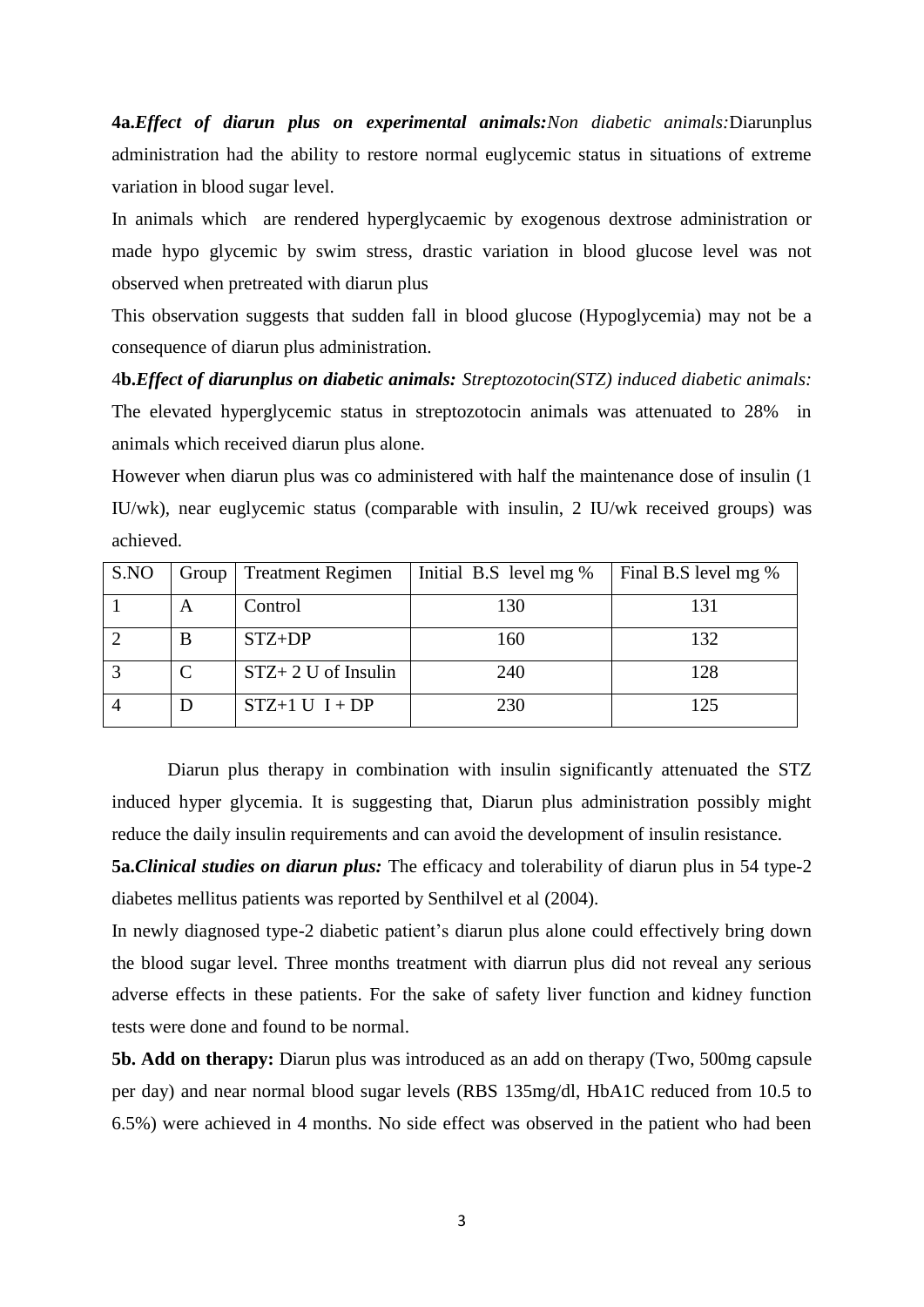followed up for nearly 8 years. This study further strengthens the efficacy and safety of diarun plus in diabetic patients.

*5c.Diarun plus in the treatment of newly diagnosed type-2 diabetes mellitus patients:* In a well designed clinical trial (Amarnath et al,2015) the clinical efficacy of diarun plus was investigated in 16 newly diagnosed type-2 diabetes mellitus patients as well as in patients who did not respond adequately to oral hypoglycemic agents alone and were unwilling over to or take additional insulin therapy. The protocol was approved by the Institutional Ethical Committee number IEC/C-P/41/2014 dated 27.03.2014.

|  | S.No | Drug dose           | Duration | Before treatment   After treatment |             |            |             |
|--|------|---------------------|----------|------------------------------------|-------------|------------|-------------|
|  |      |                     |          | <b>FBS</b>                         | <b>PPBS</b> | <b>FBS</b> | <b>PPBS</b> |
|  |      | Cap. DP 500mg 1-1-1 | 15 days  | 170                                | 236         | l 30       | 180         |
|  | 2.1  |                     |          |                                    |             |            |             |

\*The above mentioned is mean values

This observation is in consonance with the earlier report Senthilvel et al (2004) that in newly diagnosed type-2 diabetes mellitus patients mono therapy with diarun plus alone may effectively regulate blood sugar level.

### *5e.Effect of diarun plus in refractory diabetes patients:*

In some type-2 diabetes mellitus patients even after employing more than one oral hypoglycemic agent hyperglycemia persists and these patients are advised to receive insulin injection. However, some of them are aversive to insulin injection and insist on oral medication only. Eighteen such patients voluntered to take diarun plus in addition to their routine medication. These patients were on one or more of the following oral hypoglycemic drugs. Metformin, glybenclamide,glimipride and pioglitazone. Diarunplus(Three,500mg capsule per day dose) was included as an add on therapy without any interference to their oral hypoglycemic drug regimen. Fasting and post prandial blood glucose levels were monitored at the time of inclusion in the study and at the end of 15 days the mean fasting and post prandial blood sugar levels are mentioned below.

| S.No |                     | Duration | Before treatment   After treatment |             |            |             |
|------|---------------------|----------|------------------------------------|-------------|------------|-------------|
|      | Drug dose           |          | <b>FBS</b>                         | <b>PPBS</b> | <b>FBS</b> | <b>PPBS</b> |
|      | Cap. DP 500mg 1-1-1 | 15 days  | 190                                | 295         | 130        | 208         |

Based on the observations it was concluded that diarun plus may be a useful antidiabetic agent suitable for patients who are inadequately controlled with routine oral hypoglycemic drugs. It may be recommended as an add on therapy to modern medicine in type-2 diabetes mellitus patients (Amarnath,2015)

The observations on other two refractory patients is worth mentioning. These two patients had fasting blood sugar 310 and 402 mg/dl and post prandial blood sugar 480 and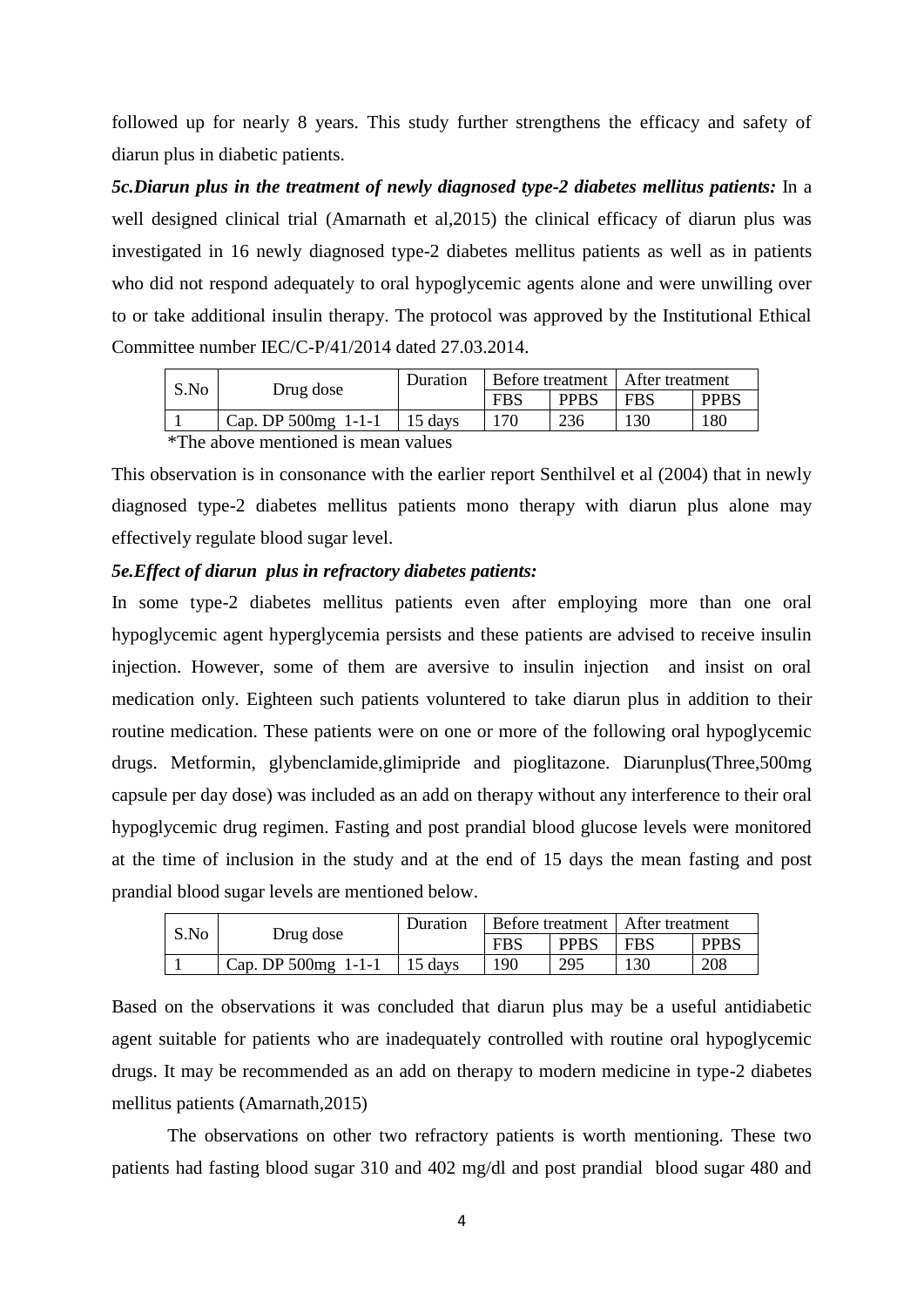509 mg/dl respectively. Unwilling to receive insulin injection, they sought the advice of Ayurvedic Physician and were prescribed diarun plus(3,500mg capsule per day) along with their routine oral hypoglycemic drugs. Two weeks later their fasting blood sugar were 217 and 216 mg/dl and post prandial blood sugar levels were 333 and 317 mg/dl respectively.

| S.NO | Patient    | Before treatment |             | Drug dose with duration    | After treatment |             |
|------|------------|------------------|-------------|----------------------------|-----------------|-------------|
|      |            | <b>FBS</b>       | <b>PPBS</b> |                            | <b>FBS</b>      | <b>PPBS</b> |
|      | Patient I  | 310              | 480         | DP 3500mg/day- 15 days 217 |                 | 333         |
|      | Patient II | 402              | 509         |                            | 216             | 317         |

*5f.Renal function parameters:* Blood urea and serum creatinine levels were determined in patients who received diarun plus (3,500mg capsule per day) alone for 15 days and also in patients who received oral hypoglycemic drugs (metformin/glybenclamide/pioglitazone) and diarun plus (3,500 mg capsule pre day) for 15 days. There were no significant changes in blood urea or creatinine level compared to pre treatment values in the above treatment groups.

| Group               | Blood Urea (mg) |       | Serum creatinine $(mg)$ |       |  |
|---------------------|-----------------|-------|-------------------------|-------|--|
|                     | <b>Before</b>   | After | Before                  | After |  |
| DP alone            | 30.37           | 29.5  | 0.96                    | 0.95  |  |
| DP+ Modern Medicine | 29.77           | 29.2  | 1.01                    | 0.98  |  |

It is suggesting that long term use of Diarun plus will be worthwhile for the diabetic human community

## *SUMMARY OF SCIENTIFIC FINDINGS:*

- 1. Diarun Plus formulation is based on Indian Traditional Systems of Medicine (ITSM) Knowledge "Food is medicine and medicine is food"
- 2. The poly herbal formulation is developed in Rumi Herbals R&D Centre approved by Tamil Nadu State Drug Licence issuing Authority, Government of Tamil Nadu; Manufactured by Rumi herbals Private limited a GMP Factory in Chennai.
- 3. Diarun Plus has been scientifically validated for its consistent quality, safety and efficacy.
- 4. Chemical and Microbiological studies proved the formulation to be free from heavy metals, pesticides and microbial contamination.
- 5. Biological screening in-vitro and in-vivo models established its safety on continued usage (Acute and Sub acute toxicity studies) and its therapeutic efficacy in diabetic animal models.